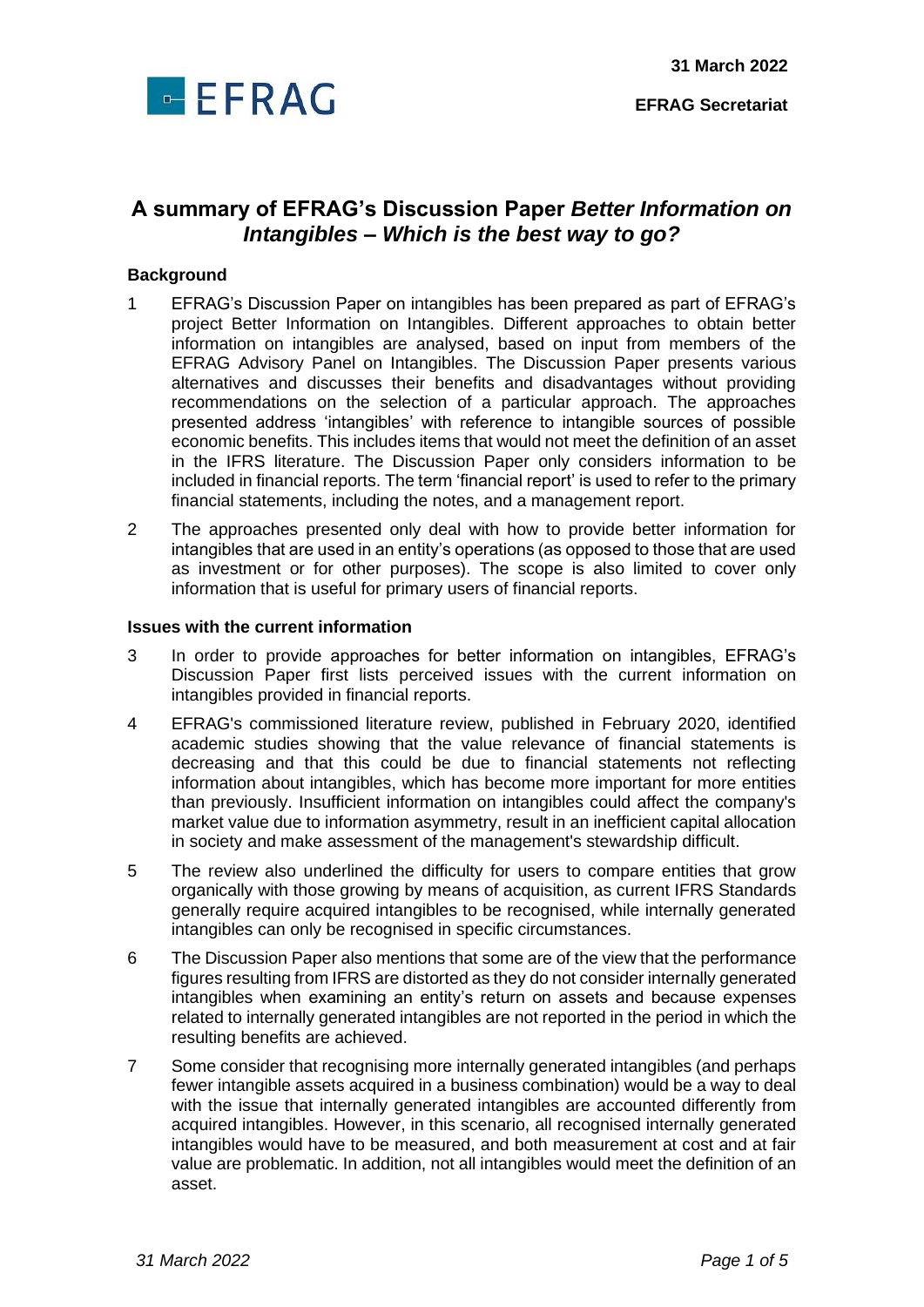8 Instead of recognising and measuring intangibles in the statement of financial position, additional disclosures could be considered to provide better information on intangibles. This alternative, however, also has some problems. Boundaries between different intangibles are not (well) defined and are interpreted differently. There are also no generally accepted ways on how to report on intangibles. Finally, additional information on intangibles may be commercially sensitive to provide.

## **Approaches for better information on intangibles**

- 9 The Discussion Paper considers three approaches for better information on intangibles:
	- (a) Recognition and measurement in the primary financial statements;
	- (b) Information on specific intangibles in the notes to the financial statements or in the management report;
	- (c) Information on future-oriented expenses and risk/opportunity factors that may affect future performance in the notes to the financial statements or in the management report.

## *Recognition and measurement in the primary financial statements*

- 10 Accounting for intangible assets under IFRS can result in otherwise similar intangible assets being accounted for differently depending on whether they are acquired or internally generated. Intangibles are generally recognised only if acquired, either separately (individually or as part of the purchase of a group of assets) or as part of a business combination. Internally generated intangibles, other than development costs, are therefore not generally recognised as assets in the financial statements even though they may be the most important intangibles for entities. Accordingly, both costs related to the income of the current period and costs related to gaining income in the future are recognised as expenses in the statement of financial performance.
- 11 This makes it difficult to compare IFRS financial statements of an entity that has built (or builds) up substantial intangibles internally, with those of another entity that has purchased most of its intangible assets. To some extent, alternative performance measures, currently provided voluntarily by some entities adjusting the results for the components of the purchase price allocation, attempt to facilitate the comparison of the financial performance of entities growing by acquisition with the performance of entities growing organically. However, relying on voluntary disclosures may not be the best way forward. In addition, those alternative performance measures would not enhance the comparability of the statements of financial position.
- 12 In order to enhance the comparability between entities that grow organically with entities that grow by acquisition, consideration could also be given to recognising fewer intangible assets separately from goodwill in a business combination. However, such an approach was not widely supported when the IASB recently consulted on this in its discussion paper *Business Combinations - Disclosures, Goodwill and Impairment*.
- 13 The Discussion Paper considers alternative recognition (and measurement) requirements to those currently applied. In considering the recognition and measurement of (internally generated) intangibles, three questions are addressed:
	- (a) Which type(s) of intangibles should be considered for recognition (and measurement)?
	- (b) Under which circumstances should such intangibles be recognised? and
	- (c) Which measurement basis or bases should be considered?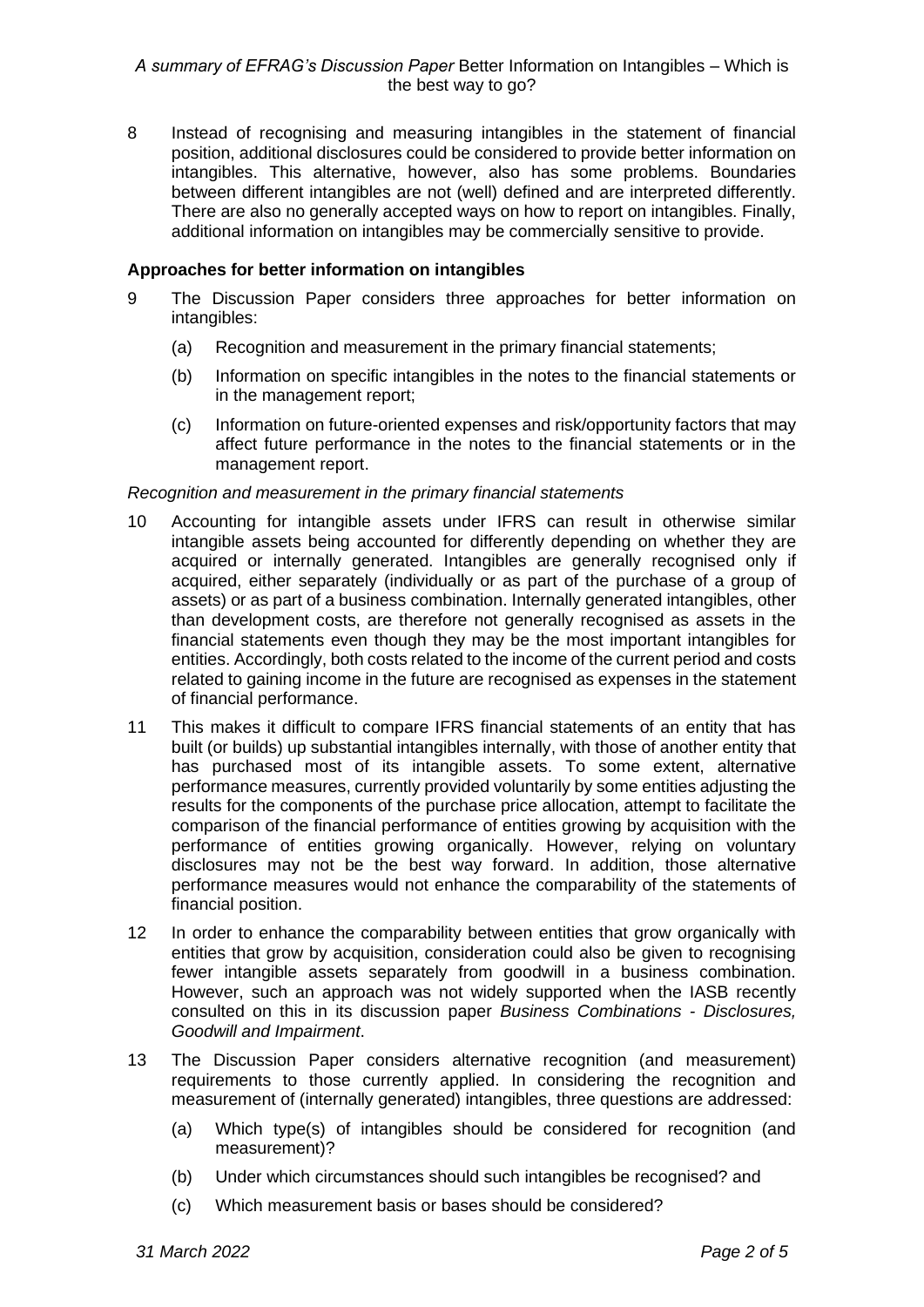- 14 On the question of which intangibles should be considered for recognition, the Discussion Paper states that it would be a radical approach to recognise intangibles that are not controlled by an entity. For the remaining discussion about recognition and measurement, the Discussion Paper thus focuses on intangibles that meet the definition of an asset under the Conceptual Framework for Financial Reporting ('the Conceptual Framework').
- 15 The Discussion Paper presents four different approaches to recognition of intangible assets:
	- (a) an approach under which all intangible assets are generally recognised,
	- (b) a threshold for recognition (of an asset) approach under which intangible assets are recognised if certain criteria are met,
	- (c) a conditional recognition (of an asset) approach under which intangible assets are recognised when they meet certain criteria, and
	- (d) an approach under which no internally generated intangible assets are recognised.

#### *Information relating to specific intangibles*

- 16 The Discussion Paper also discusses proposals to require disclosures that can provide information on a specific intangible to help users of financial reports assess the contribution of that intangible to the value / the value creation of the entity. The benefits of recognising more internally generated intangibles may be questionable and may not outweigh the associated costs. An alternative would thus be to provide better disclosures on specific intangibles. Disclosures on specific intangibles could also supplement recognition of (some) internally generated intangibles.
- 17 The intangibles, for which the Discussion Paper would propose the provision of information, are those that are key to an entity's business model. Under the approach described in this chapter, when providing information relating to specific intangibles the first step would accordingly be to describe the entity's business model(s) and identify which intangibles are important for the entity's success following its business model(s).
- 18 Information relating to specific intangibles could be both qualitative and quantitative, or a mix of both.
- 19 Some of the advantages of information relating to specific intangibles would be that granular and detailed information, on the intangibles that are key to an entity, would be provided. The information could also be less subjective than recognising and/or measuring intangibles, less complex and hence less costly.
- 20 One of the disadvantages of this approach is that intangibles often create value with other intangibles and other assets. The most relevant disclosure may therefore sometimes not relate to a specific intangible. Also, the information would not provide a solution to the issue of distorted IFRS performance measures resulting from generally not recognising internally generated intangibles.

## *Information on future-oriented expenses and risk/opportunity factors that may affect future performance*

21 The Discussion Paper discusses an approach under which further information is provided on the expenses recognised in a period together with information on risk/opportunity factors that may affect future performance. Under the current requirements, some of the expenses recognised in a period might be considered to relate to benefits that will be recorded in future periods. Information on these expenses could help users assess the performance of the current period and make